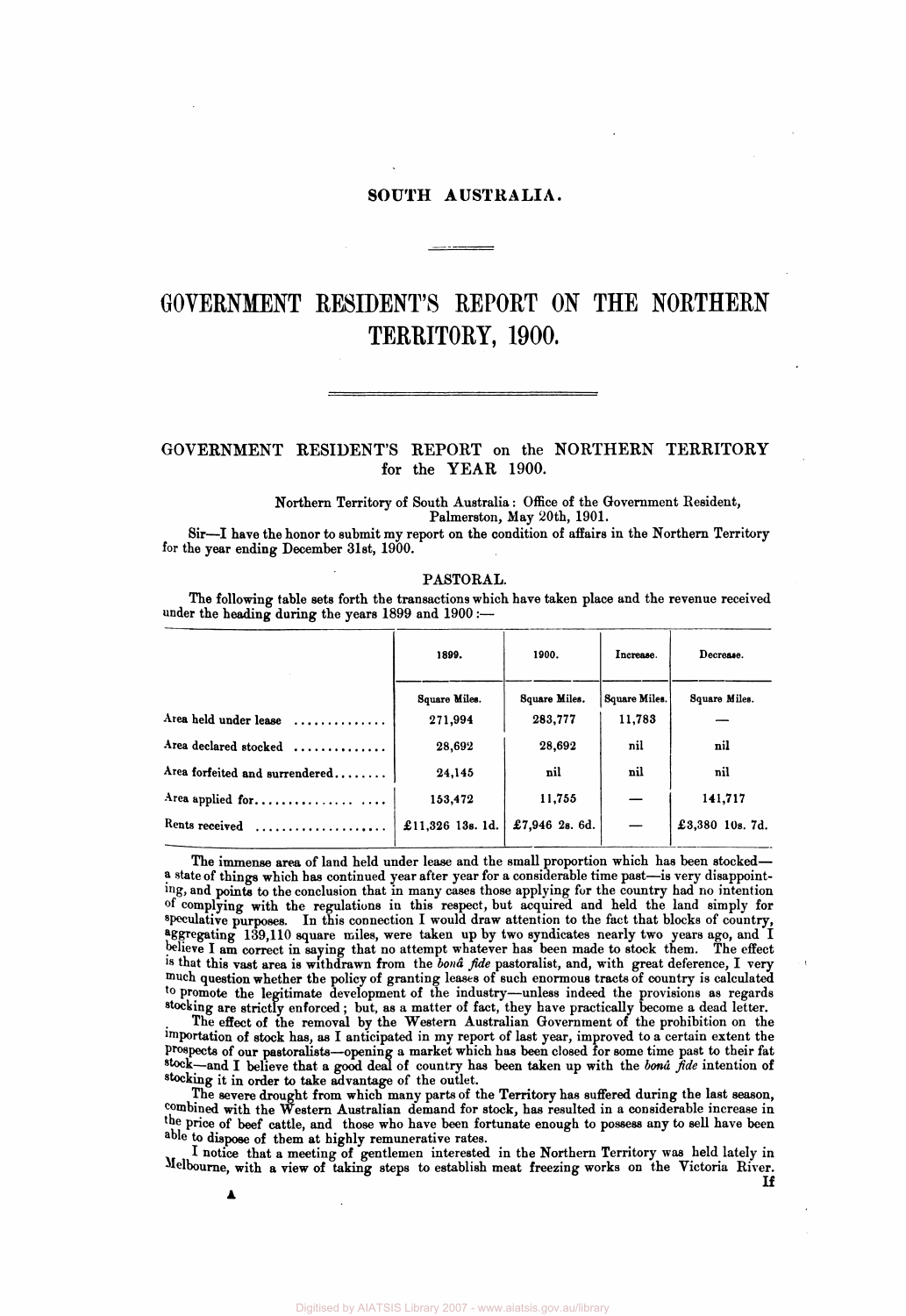**The tailings at the Brock's Creek Gold Mine, which were expected to yield from 15dwts. to an**  ounce of gold per ton by means of the cyanide process, have disappointed the management, and I **understand are too poor to treat. I believe that the company has reconstructed with more capital, so we may expect that works of development will proceed. Hitherto it has been starved for the want of capital.** 

#### **ABORIGINES.**

**I would again venture to press upon the Government the desirability—I would go further and say the absolute necessity—of introducing legislation dealing with the subject.** 

**The state of things which exists as regards the relations between the natives and the white and colored races in the Northern Territory continues most unsatisfactory. The Government are aware that, however injurious this may be so far as the welfare of the natives is concerned, the authorities**  have no power to interfere unless offences against the criminal law are committed. As I said in **my report of last year when dealing with this matter, the report of the Select Committee of the Legislative Council recognises the absolute necessity for legislative interference.** 

**I may add that I have had an opportunity of perusing the report of the Protector of Aborigines for North Queensland, who administers an Act in force there, which is on similar lines to the Bill introduced in the South Australian Legislative Council, and it shows that the Act is a success, of great benefit to the aborigines, and does not operate in any way to the detriment of the** *bond fide*  **employer of black labor.** 

### **PEARLSHELL FISHING.**

**One hundred and seventy-four tons of pearshells of declared value £22,674 were exported**  during the year, as against 211 tons, value £29,509, for 1889, the decrease being 36 tons.

**The Hon. the Minister granted a subsidy to four of the pearling boats to proceed on a prospecting cruise on the coast to discover fresh beds. They were engaged in this work for about three months, but were unsuccessful in discovering any, though shell was found at different places on the**  coast. Unfortunately, owing to the state of the weather, the water was unusually dirty, and **impeded successful operations.** 

**The fishing has been confined for some years past to the same waters in the vicinity of Melville Island, and in the harbor.** 

**The returns seem satisfactory to those engaged in the enterprise, otherwise no doubt more systematic efforts would be made to prospect our extensive coast line.** 

**I understand some very valuable pearls have been obtained from time to time during the year.**  The Sub-Collector points out the advisability of a law being passed for the licensing of buyers of **pearls, and I think it would be well if something of the kind were done.** 

## **CUSTOMS RETURNS.**

**The gross value of exports during the year, as shown by these returns, is £162,170, being an increase on the previous year of £3,552.** 

**The total value of imports during the year was £139,770 14s. 9d., as against £129,488 8s. l1d. for the year 1899, being an increase of £10,282 5s. 10d. This increase the Sub-Collector points out is due to the value of imports of jetty material imported from South Australia, and would come under the heading of manufactures of South Australia.** 

**The gross revenue for the year shows a decrease of £4,858 6s. 4d., the figures being for 1900 £31,323 19s., as against £36,182 5s. 4d. for 1899.** 

**The year has been one of great depression in every line of business, and it is satisfactory that in such adverse circumstances the revenue has been so well maintained.** 

## **APPENDICES.**

**The reports of heads of departments, also the rainfall return for the year, courteously furnished by the senior and inspecting officer (Mr. J. A. G. Little), are annexed.** 

**I have, &c,** 

**CHAS. J. DASHWOOD, Government Resident. The Hon. the Minister Controlling the Northern Territory, Adelaide, South Australia.** 

**APPENDICES.**